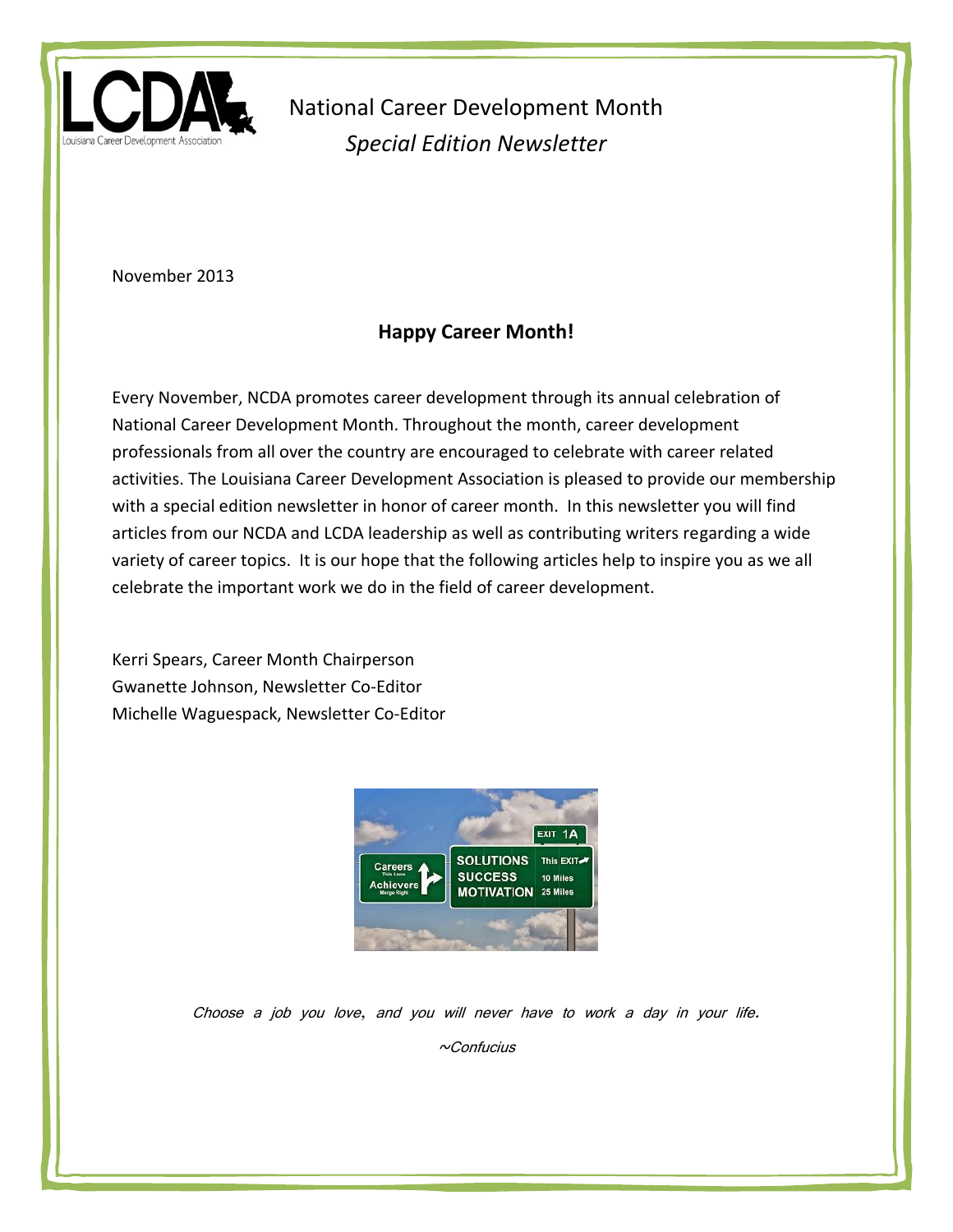

#### **Louisiana Career Development Association**

#### **Submitted by Laura Fazio-Griffith**

#### **President**

The Louisiana Association for Career Development hosted a successful summit at the LCA conference on September 16, 2013. Each member of LCDA that attended the National Career Development Conference in Boston shared a summary of their most inspiring sessions and the importance of networking on a national level. The membership discussed the upcoming annual conference that will be held in the spring in Baton Rouge, Louisiana, as well as themes for the upcoming conference. Ideas about career month were discussed. The members explored networking across the state to develop and implement some strategies for career month which occurs in November over the next year or so.

Several ideas about how to increase membership were discussed. Louisiana Career Development Association has a solid membership that consists of counselors who specialize in career development. LCDA would like to outreach to different industries and individuals in other professions, such as human resource development. These individuals may have a variety of experiences to offer to LCDA. The executive board of LCDA is going to work in the upcoming months to outreach to different professions that emphasize career growth and development to expand our membership. LCDA is also looking to develop a professional development committee to enhance the professional development of our members and future members in the areas of career growth.

The spring conference will be held in March or April of 2014 and will feature a keynote speaker who is involved nationally with career growth and development. The conference will focus on meeting the needs of career counselors. Several other speakers with knowledge and expertise in career development will also be an integral part of the spring conference. The executive board of LCDA works very hard to meet the needs of the community and the membership by having presentations that address a variety of topics prevalent to career issues at our annual spring conference.

As LCDA moves into the social media realm, we will be developing a facebook page very soon as a resource for members and to recruit new members. LCDA recognizes the importance of career growth and development as being an important facet of each individual. We work very diligently at promoting the importance of including these issues when working with all individuals.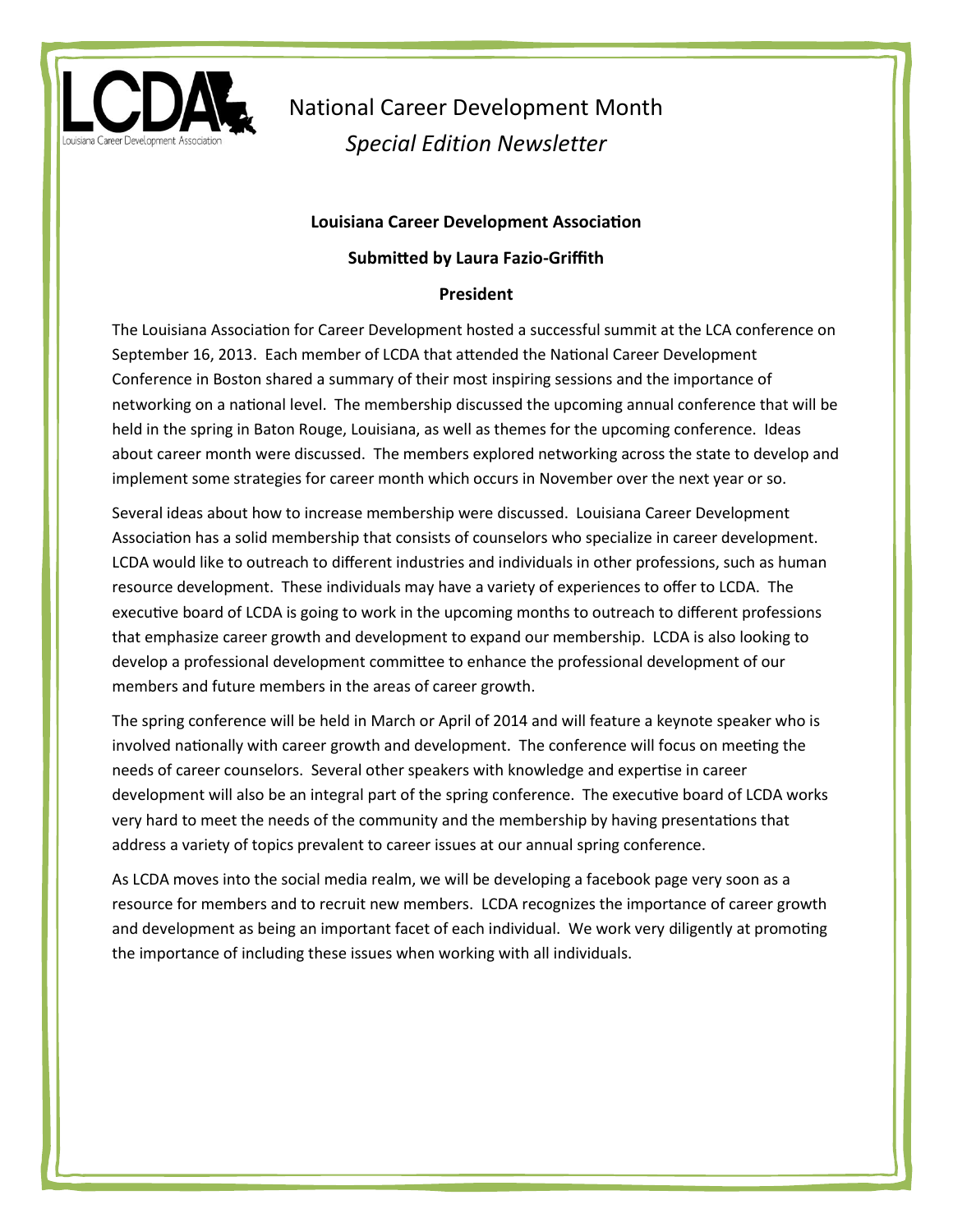

**Celebrating National Career Development Month By Lisa Severy,Ph.D NCDA President**

One of the many aspects of our profession that I thoroughly enjoy is our rich history of helping clients across all different walks of life discover who they are and decide how they will interact with the world through work. NCDA's  $100<sup>th</sup>$  Anniversary in 2013 has given us the unique occasion to reflect on our humble beginnings and the breadth and depth of service our profession is providing around the world. As National Career Development Month, November provides a similar opportunity to celebrate our successes and to reflect on the challenges and obstacles we face in charting our course for the next century.

*"The future is not something we enter. The future is something we create." -Leonard I. Sweet* 

Given the dramatic employment swings in the past thirty years, it is not surprising that so many different programs, services, and professions have emerged designed to serve career development needs. Our field, once dominated by counselors with minimum academic credentials of master's degrees, has grown to include a diverse range of training and experience. A large part of this trend has been the creation and establishment of the Career Development Facilitator program, developed by the National Occupational Information Coordinating Committee (NOICC). As an early partner in the process, NCDA provides curriculum for the training as well as coordinating the network of Master Trainers who, in turn, train CDF instructors. CDF curriculum was designed to provide non-counselors a strong foundation in career development. As more and more practitioners move into this area, it is more important than ever that this core training be provided and embraced in all disciplines including counseling, coaching, and guidance.

Building on our foundation of counseling and career development facilitation, it is interesting to look ahead at what will be needed and created for our next century of career helpers. Since joining the NCDA Board in 2011, I have heard from numerous counselors who would like to build upon the one career course they took in their master's programs. Whether they are seeking new skills and theories or looking to build their credentials, the call for something new has been heard loud and clear. This year we have pulled together a short-term task force to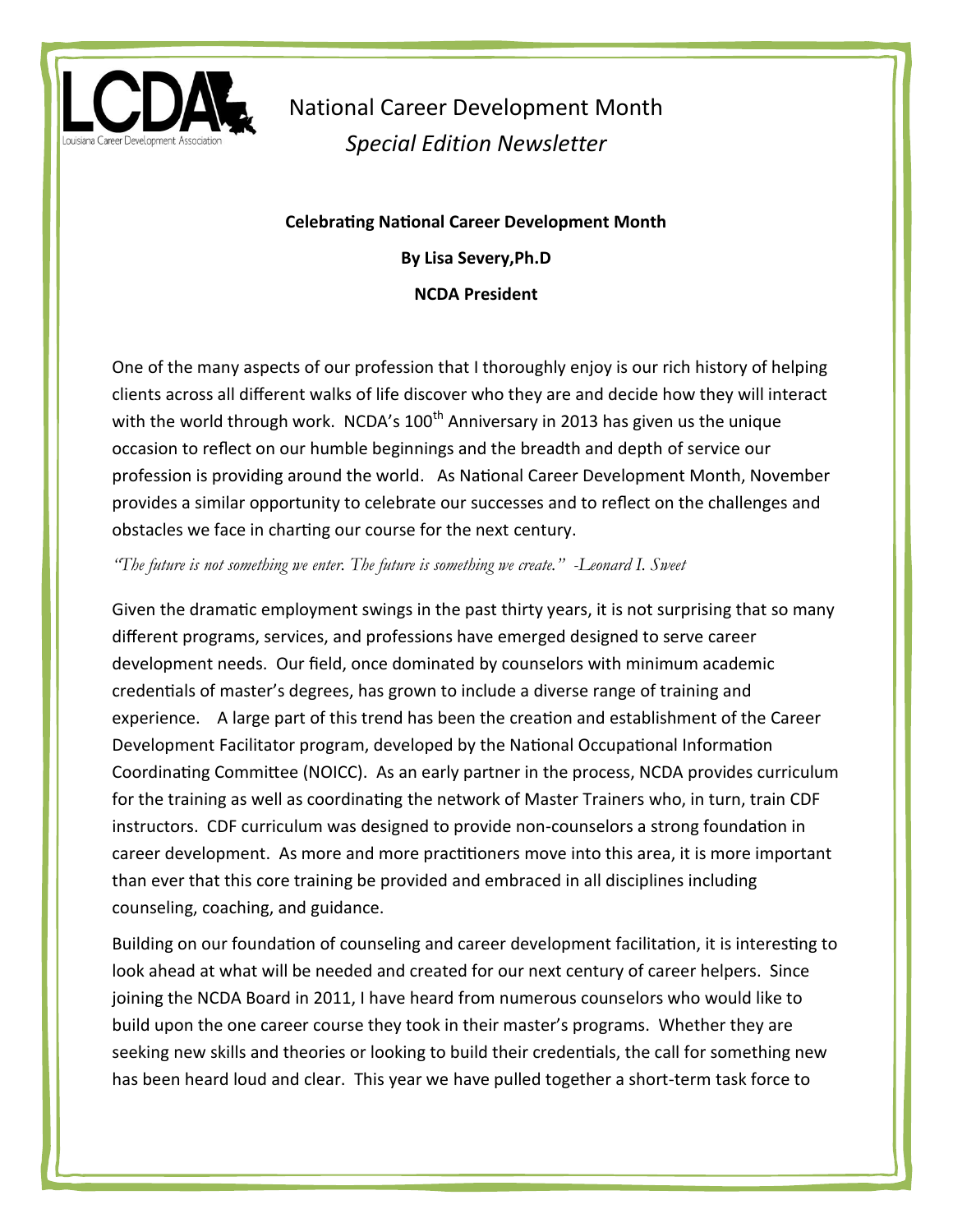

explore this notion of post-master's degree, career development training for counselors. Key concepts I have asked them to dive into include what types of topics should be covered in the

advanced training, how the content would be delivered and through what system, and how would the additional training be noted and recognized within the field.

Louisiana is a model state in terms of the strong, collaborative relationship between the state counseling association and the state career development association. By providing counselors and career specialists with the very best support, resources, professional development opportunities, and set of professional standards, we strive to create a more positive working environment for everyone who seeks our services. On behalf of the National Career Development Association, I would like to thank the outstanding leadership in the Louisiana Career Development Association (LCDA) and the Louisiana Counseling Association (LCA) for their dedication and passion to serving the needs of those in Louisiana as well as contributing to the national narrative on the importance of lifelong career development.

### **MODERNIZE YOUR RESUMES & GIVE YOUR CLIENTS A COMPETITIVE EDGE**

### **Wendy S. Enelow, CCM, MRW, JCTC, CPRW**

Founder & Executive Director – Career Thought Leaders (CTL) Consortium – [www.careerthoughteaders.com](http://www.careerthoughteaders.com/)

Founder & Executive Director – Resume Writing Academy – [www.resumewritingacademy.com](http://www.resumewritingacademy.com/)

The changes that resume writing has undergone in the past 2 years are remarkable. In previous decades, resumes have slowly transitioned from lengthy lists of responsibilities to documents that sell each job seeker's unique qualifications. Then, technology hit and the transformation has been unlike anything I've experienced in 34 years as a resume writer.

A great deal of this change has to do with:

 **Direct impact of technology:** email and LinkedIn profile links, QR codes, personal websites, and other technologies that affect how people *use* resumes.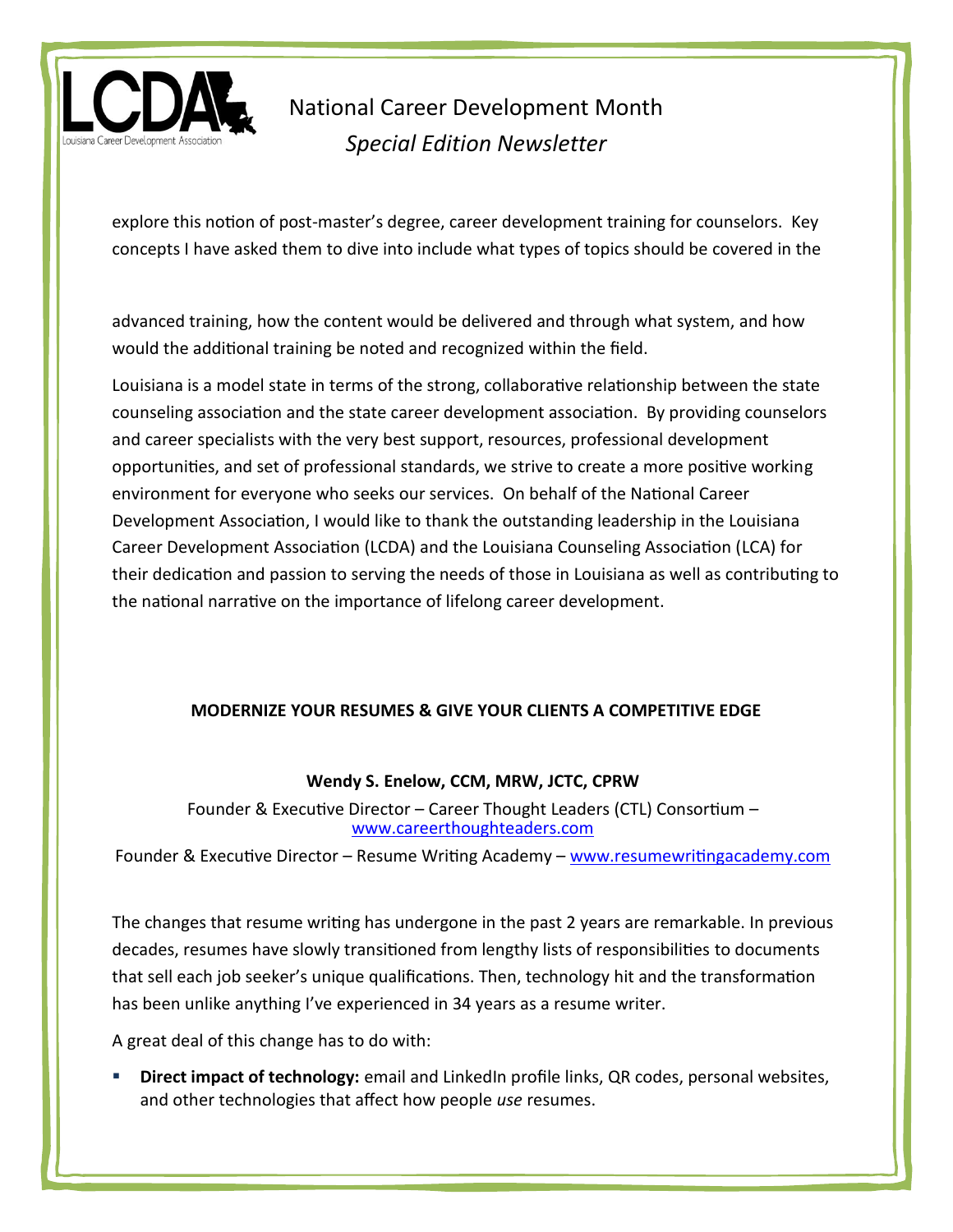

 **Indirect impact of technology** – resumes written for "skimmers" rather than readers, with a shorter, more telegraphic writing style.

This article outlines what's new, different, and forward-facing in resume writing. I could write a whole book (I am!), but here are some of the most-important things:

- **Learn to write the WHOLE career story in half the words!** Today's resumes are tighter, leaner, and cleaner. Edit a 5-line paragraph down to 3 lines; a 2-line bullet point to 1 line – whenever you can. *You'll be surprised how often you can do it!*
- **Communicate "who" the job seeker is – instantly.** People don't read resumes; they peruse. As such, resumes must communicate – in 3 seconds or less – *who* the person is,

*what* they do, and *how* well they do it. One way to accomplish that is with a headline. Example:

### **HUMAN RESOURCES PROFESSIONAL**

## **Recruiting & Developing Top-Performing Talent for Start-Up & Emerging-Growth Ventures**

I read that 2-line headline and, in just a few words, I know who the candidate is and what they do. *The power of words to create perception is remarkable!*

- **Showcase success and achievements.** Just about every sales manager does exactly the same thing, so you only need a brief mention of those duties. Instead, write what differentiates that job seeker and makes him/her the best-ever sales manager (or accountant or logistics engineer). *The status quo won't do!*
- **Include only essential contact details.** Most of my clients will consider relocation if a must. As such, I rarely include addresses. Why limit their opportunities? I include what's important – *phone, email, and LinkedIn profile* – using live links for the latter 2 so that employers can email my clients with 1 click; view their LI profiles with another click. *Make it easy!*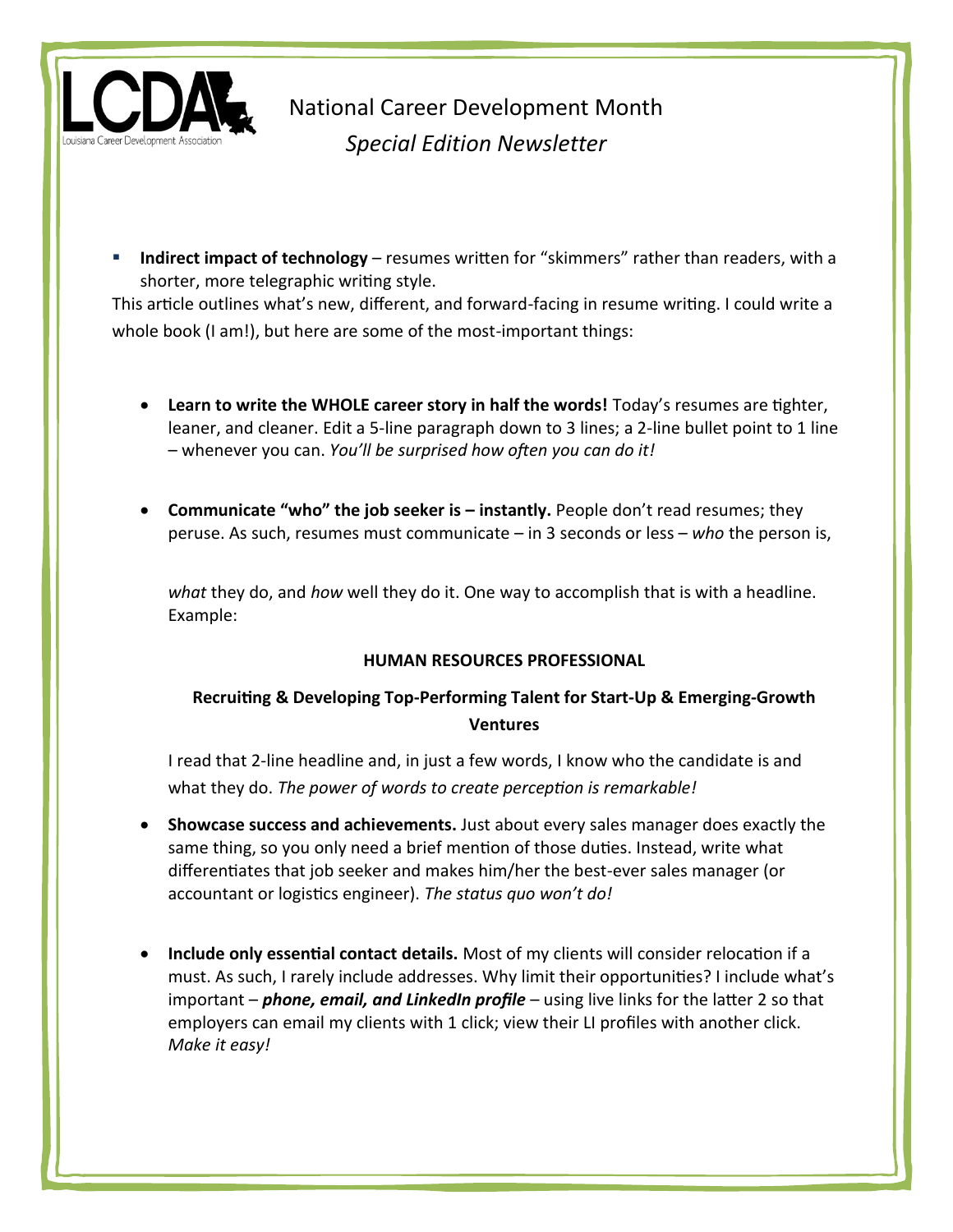

*If someone wants to stay in their local market, it's fine to include their address and/or region (e.g., Boston Metro).*

**Optimize resumes for Applicant Tracking Systems (ATS) by:**

- *Creating .txt versions,* void of most formatting to create an easily uploadable resume with no lines, tables, etc.; everything flush left; no type enhancements. *Keep it simple!*
- Using the *right keywords* for job target/objective.
- *Putting company names* (branch, division, command, HQ) *and job titles on separate lines.*

*Of course, each of your clients should also have a nicely formatted Word resume to use as appropriate.* 

Start working to modernize your resume writing so you're certain to give your clients the guidance, strategic insights, and competitive edge they need. They're relying on you!

### **Unlimited Possibilities: I Believe You Can Fly**

**Sue Miley LPC, MA, MBA** is the founder of CrossRoads Professional Coaching. We work with individuals and business owners to help them create successful careers and businesses based on a foundation of their Christian values. Find us at www.crossroadcoach.com.

When you were young someone who loved you told you that you could do or be anything you set your mind on. Of course, at the time you were 6 years old, and that someone wasn't helping you pay for college, to do what?....major in art? You must be kidding, you will never find a job.

Or when you graduated school, you set out believing. You believed you would soon begin your career journey, degree in hand, heart on your sleeve. But after months of looking, you and all of the well wishers, suggested a more practical view. Maybe you should just get a job.

Do You Believe In Yourself?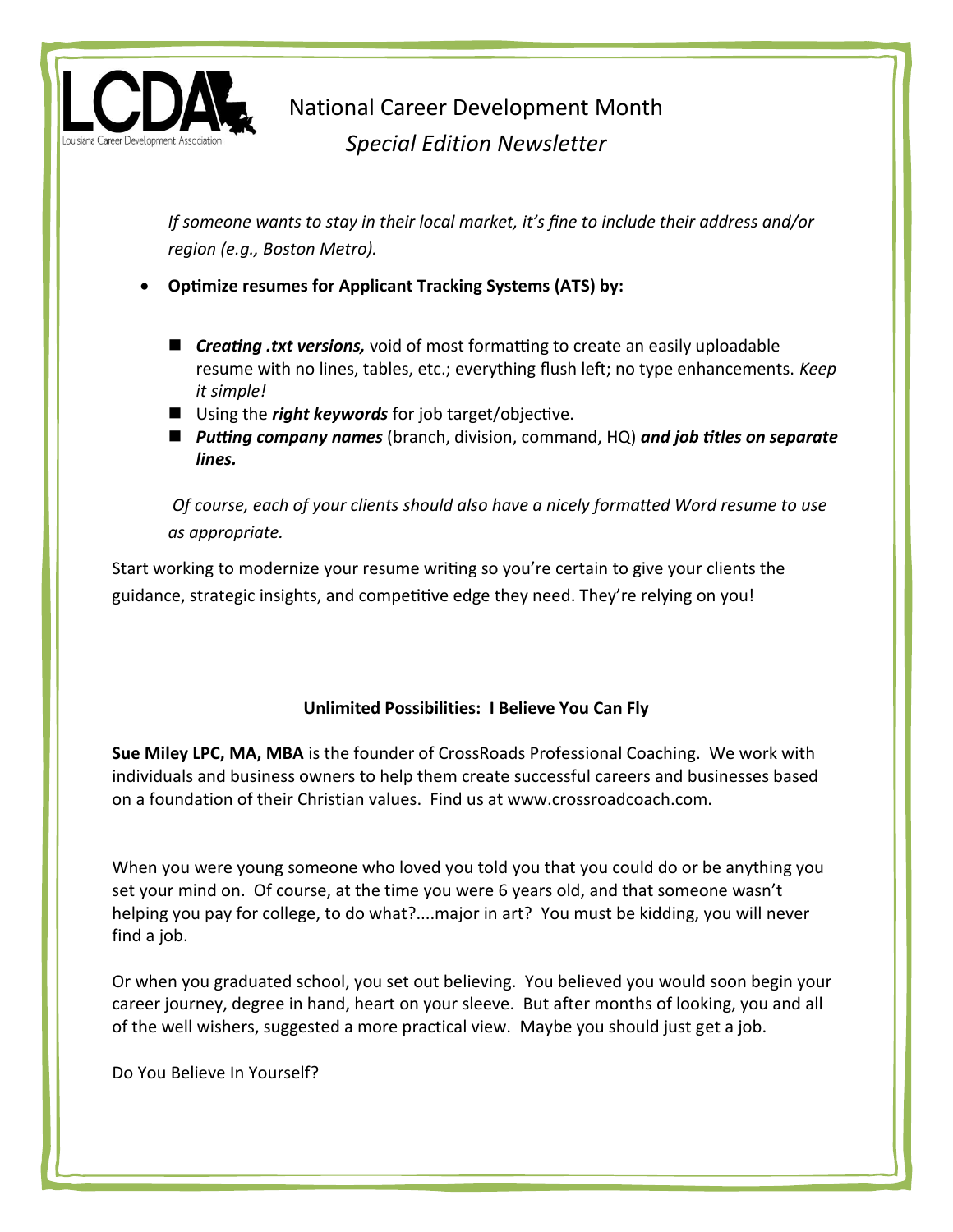

As a career counselor and coach, I talked to people all of the time who are discouraged, bored, and/or desperate. Their belief has faded and so have their believers.

But, I believe in you. I believe you can fly.

Just like the first flight, having a career you love, requires much from you.

Anything good requires much. Glorifying God in what we do takes effort, takes heart, and takes perseverance.

We want to dream and we want to believe in the possibilities, but how often do we commit to action?

Making Dreams a Reality

Here are a few steps I recommend to make your dreams reality:

- 1. Create a point of difference this is the thing that will elevate you in your career if you can figure out what makes you different in your chosen field or in your company...different in a good way. If you are young, you may feel like you don't have anything that sets you apart. As a matter of fact, you don't even have experience yet. This is where you have to begin planning and managing your own career. You may need to research the field. What qualifications are employers looking for in job ads? Who is making a name for themselves in the field and what are they doing right? You need to take the time to research the market and find out what skills, talents, credentials, or experiences the employers and/or customers need. Work on accumulating these and communicating them.
- 2. Planning your own career- just like a successful business requires planning, so does a successful career. Don't leave your career up to your current employer, fate, or the market. I recommend looking at the full career path opportunities in your current career choice. You usually have to start somewhere towards the bottom, however, understanding in advance what it will take to get to the next level is important. Plan for your success. Understand what experience is required for the higher level positions and seek to get that experience. When my finance self wanted to join the marketing department in a company I worked for, I went to the brand manager and made a deal with him. If you teach me everything you know about brand management, I will do projections for your, write proposals, and generally be your slave. I knew I needed some type of experience to even get that entry level job in marketing.
- 3. Persevere in spite of the obstacles -- I was rejected for so many positions in my career. When I wanted to become a Controller, I didn't have my CPA licensure. When I wanted to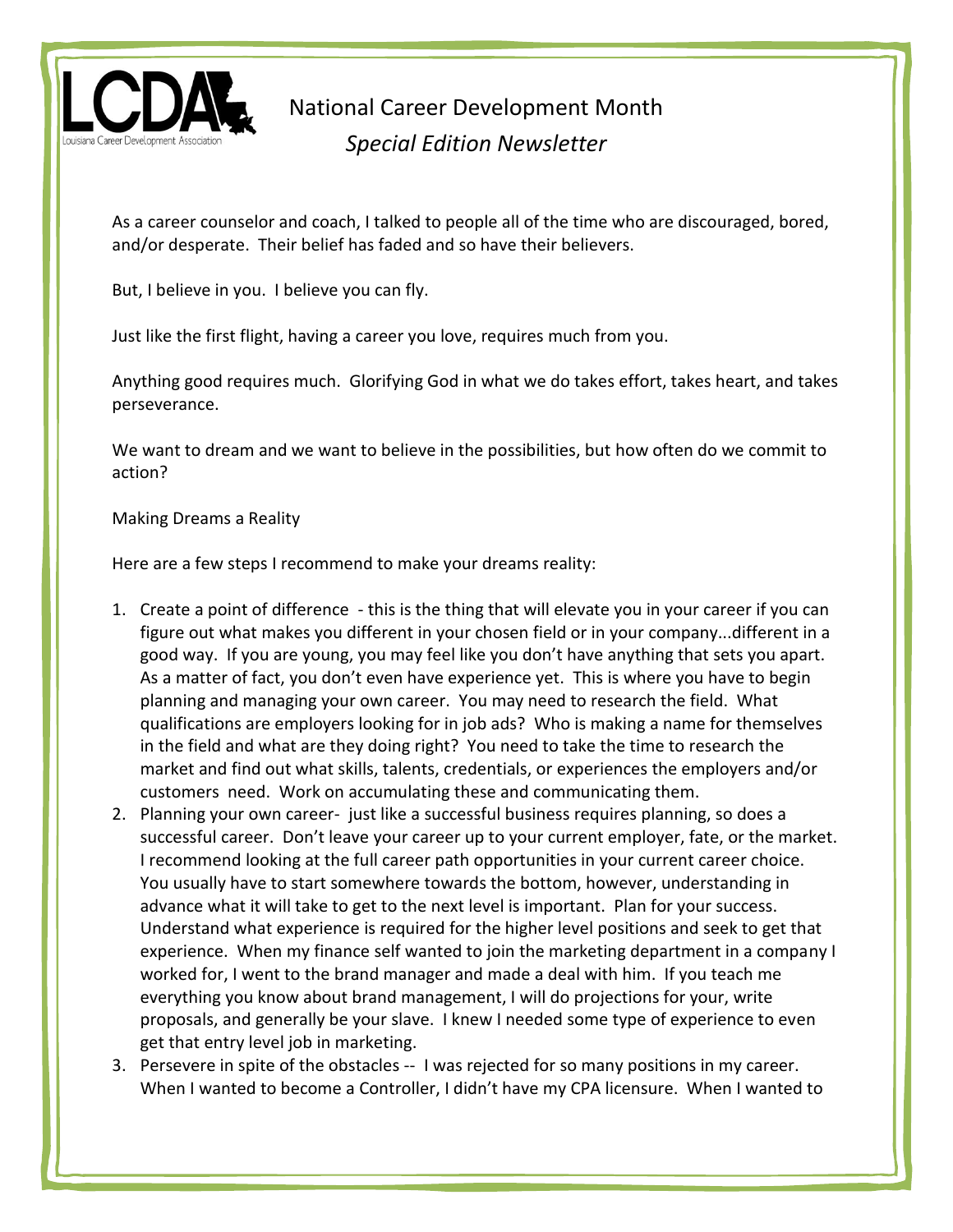

go into marketing, I was a financial person. When I wanted to run my own division, I was too young. I kept asking, kept volunteering, worked really hard, added education and training, and within a twelve year stretch at one company, held all of the roles I was first turned down for.

4. Believe in yourself- we all hear inspirational stories of someone else who changed careers or who was a rising star. We usually believed that they are a prodigy or had an extremely once in a life time, it won't happen for me, lucky break. I believe differently. I believe in you. Yes you! If you truly work hard, purposely differentiate yourself, plan your career path, and don't give up, I know you can have one of an unlimited set of career possibilities!

It's a big world and a career may feel elusive, but few people manage their own career. Many of us look back after a decade or so of work and feel like a pawn or a victim.

That I don't believe in.

I believe we can.....

I believe if we take responsibility for our career in a passionate, proactive, and consistent way, we can create a career of our dreams.

I know it takes hard work. I know it takes planning. I know it takes perseverance.

But in the end, what limits us, what keeps us from unlimited possibilities, is our belief.

I believe you can fly.

Do you?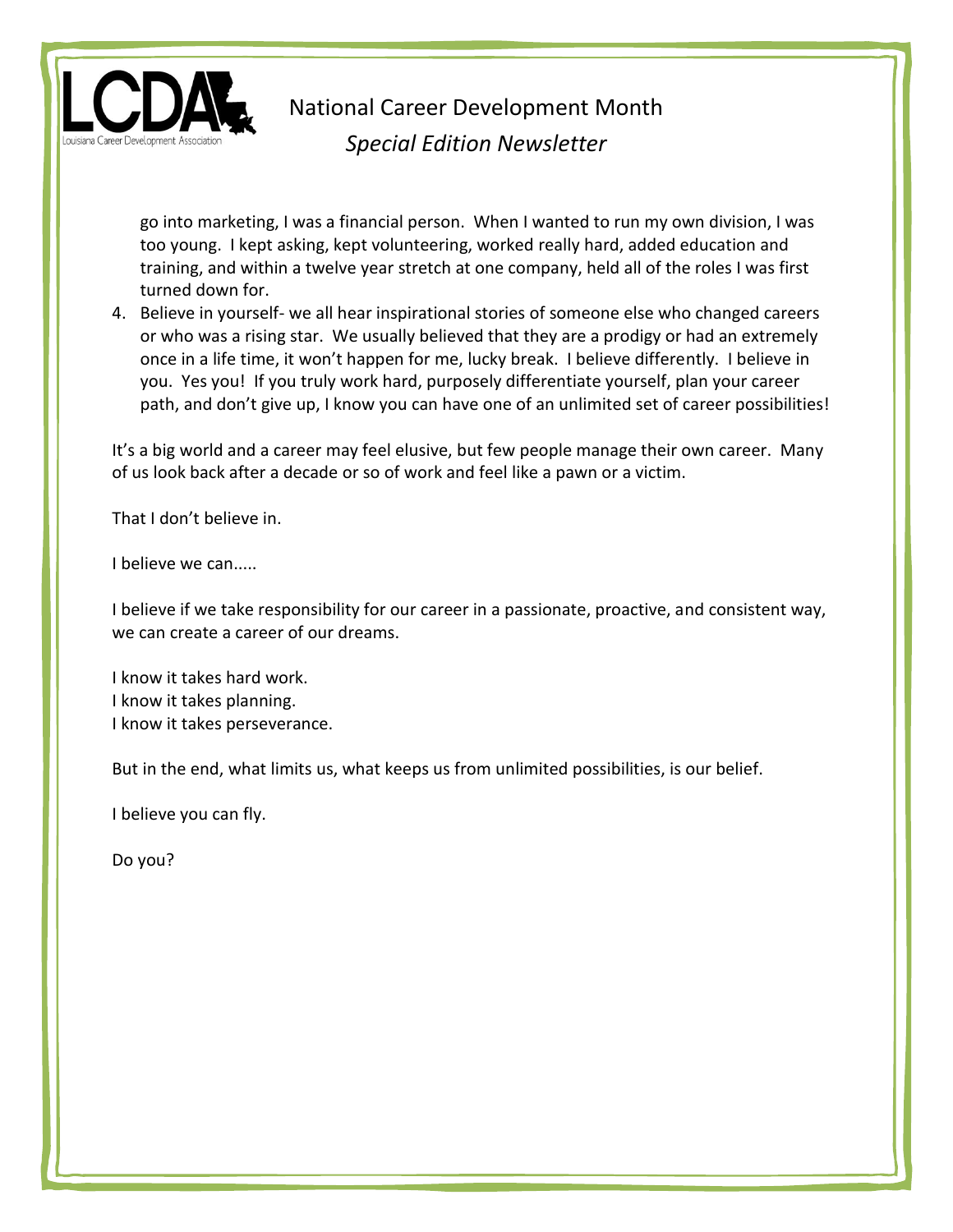

## **The 3 Things You May Not Know About Career Counselors**

#### *About the Author*

**Carol A. Vecchio** [\(carol.vecchio@cpinst.org\)](mailto:carol.vecchio@cpinst.org), a career counselor since 1981, is author of *[The](http://centerpointseattle.org/the-time-between-dreams/)  [Time Between Dreams: How to Navigate Uncertainty in Your Life and Work](http://centerpointseattle.org/the-time-between-dreams/)*. She is founder of the nonprofit Centerpoint Institute for Life and Career Renewal in Seattle, Washington [\(centerpointseattle.org\)](http://www.centerpointseattle.org/), recipient of the 2010 NCDA Outstanding Career Practitioner Award, and NCDA Trustee 2013-16.

While the term career counselor is used broadly, a lot of people get confused. In some states, our colleagues aren't able to use the word counselor to define themselves unless they are officially licensed. And since licensing requirements vary from state to state, what does the term really mean? If you attended the NCDA Global Conference in Boston this past July, you heard Dr. Mark Savickas in his closing keynote connect the dots in a way that clearly defined the last 100 years of our field's history. He called for us to find a new lexicon for describing our work. This caused me to think about who we are today and how we might begin to articulate our similarities and differences more clearly.

## **1) We are known by many different names and work in a wide variety of settings, with assorted populations.**

When the general public uses "career counselor," they can be referring to many different kinds of titles, including:

- Career Specialist
- School Counselor
- Job Search Coach
- Resume Writer
- Outplacement Consultant
- Career Development Facilitator

And that's just naming a few!

The settings are as varied and include:

- Higher Education
- K-12 Schools
- Research Centers Business and Industry
- Government Agencies
- Career Coach
- Life Design Counselor
- Career Practitioner
- Career Planning Director
- Job Developer
- Human Resources Manager
- Private Practice
- Business and Industry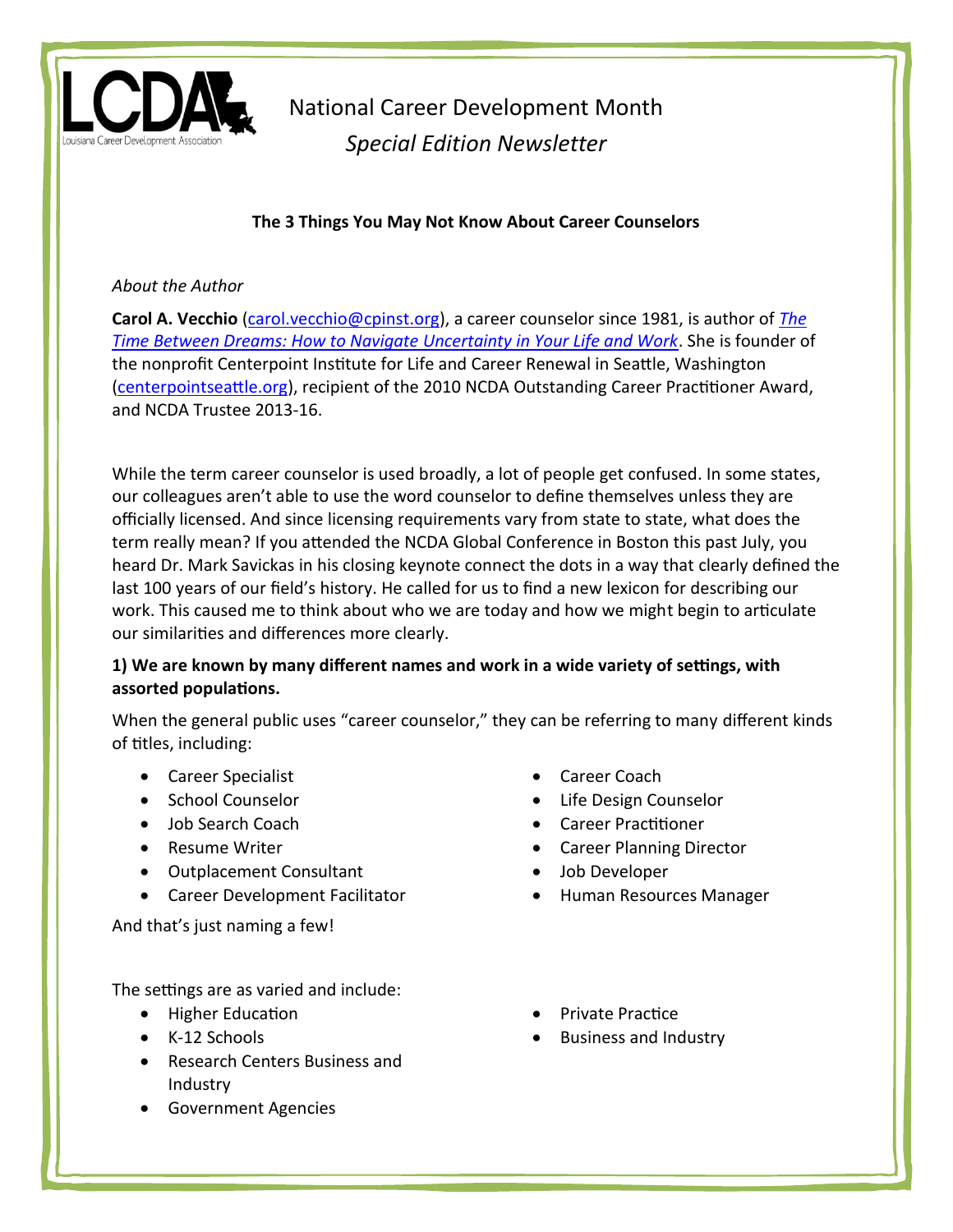

We assist every age—kindergarteners to octogenarians— and ethnicity group. We reach people at all socio-economic levels. We are of service to those with physical and/or emotional challenges. When folks are trying to figure out how work fits into their lives, we are there.

### **2) We each have our own "sweet spots."**

While some of us specialize with a particular population in a specific setting as I did when I once worked as a career counselor with law students and experienced attorneys while employed at a law school. Some choose to enjoy a wide range of clients as we do now at our communitybased nonprofit organization, Centerpoint Institute.

Each of us needs to clarify the part of the career process we are tickled by!

Do you love the *internal* journey? Are you drawn to the **reevaluation** stage where clients have just been laid off or are still in the old career but getting more and more burned out knowing they need to leave? Do you love the **renewal** phase, focusing on self-care and "refilling their well" after it's been drained from the time and energy they spent reevaluating? What about the stepping back time needed for **self-assessment**? Is that your favorite? This is where you help people uncover their passions, talents/aptitudes, and strengths and define a vision for their next chapter.

Or maybe you prefer the *external* quest better? If you find career investigating and job searching thrilling then the **exploration** and **marketing** phases are right up your alley. Or, maybe you most enjoy helping employees and/or executives develop their careers in the workplace? After having committed to a direction and vision, then **career management** skills keep our clients on track and growing.

Perhaps you like to assist through more than one aspect of the career process? That works too. I know that, for me, while I'm quite partial to supporting others through the internal struggles that occur as they experience uncertainty and change, I am also fond of the creativity that's needed as they take their external steps. What's *your* sweet spot?

## **3) Despite the myriad differences in where, how and with whom we work, we share a fundamental set of values.**

As an NCDA member and now as a Trustee on the NCDA Board, I am amazed and impressed with the diversity of our membership. While in other professional associations you find people with the same occupational title who work in particular specialty areas – think doctors in the AMA or lawyers in the ABA – we are a part of an unusually large "umbrella" that encompasses those who work in quite different ways, locations, and even industries. Why, NCDA is even home to counselor educators, welcoming those who prepare career counselors for the field. They are an essential resource and part of what pushes us forward into new areas of research and exploration.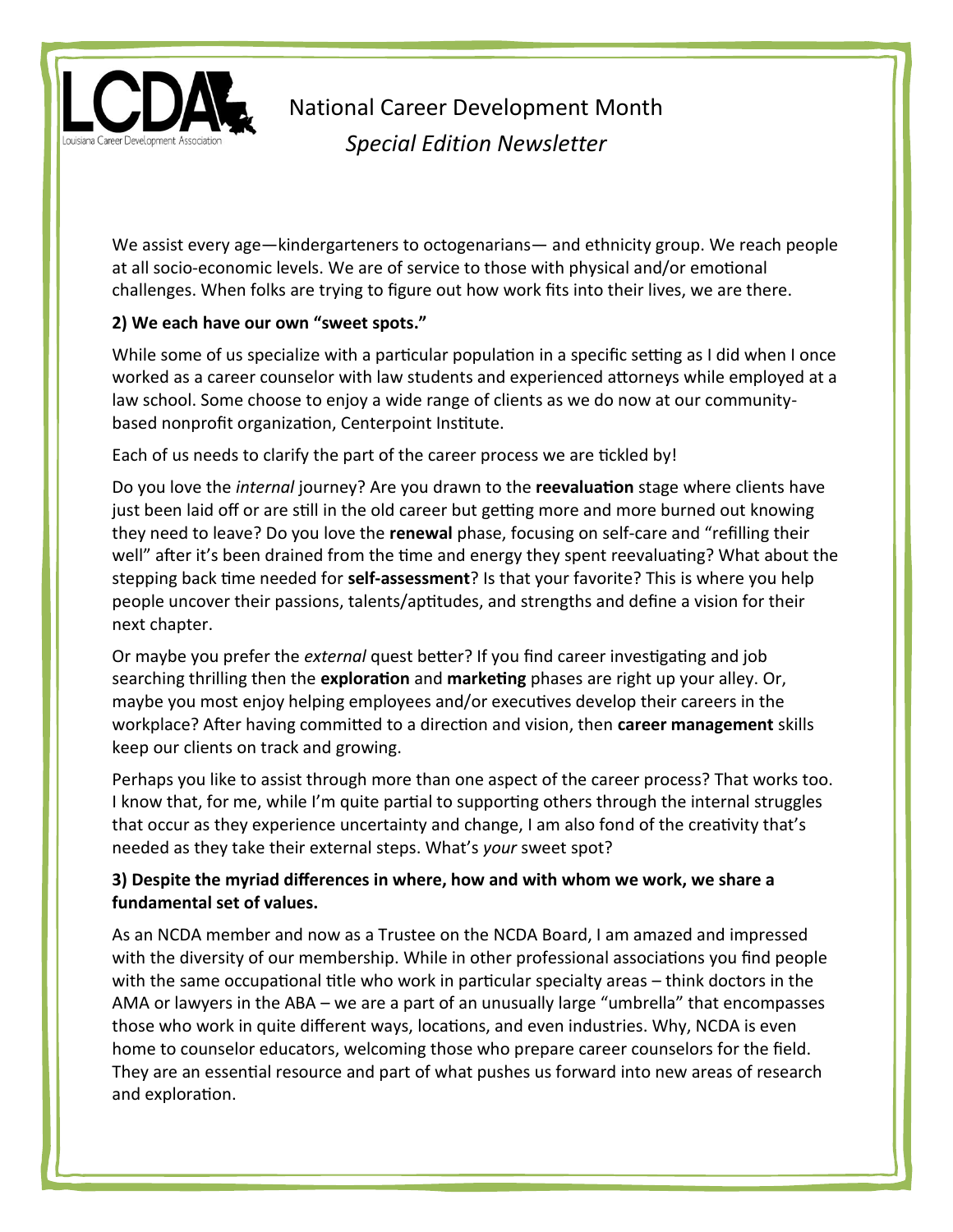

\_\_\_\_\_\_\_\_\_\_\_\_\_\_\_\_\_\_\_\_\_\_

National Career Development Month *Special Edition Newsletter*

We all value personal development, in ourselves and in our clients/students. We treasure knowledge and lifelong learning. We realize that life is a journey, not a destination and that change and growth will be an on-going facet of becoming more of who we were meant to be.

Maybe this is why, every time I attend a meeting or conference with others in my field, even if they are working with a different focus, I feel right at home and as though I have found my "tribe." I hope you feel the same!

I'd like to express a heartfelt thank you to your LCDA President-Elect, Kerri Spears, for asking me to share some of my thoughts with the goal of bringing some interesting ideas to the "Special Edition" newsletter for career month. This is a beginning of a conversation that I would love to continue with you online and/or in person. Let's keep talking about how to bring all of us together for the benefit of strengthening our beloved work!

#### **Deeper Thoughts and the Twitter Generation**

**By Joan Gallagher, M.Ed., LPC, MCC Associate Director, LSU Career Services**

If you are working with college students as I am, no doubt you are feeling the effects of a trend toward thoughts expressed in 140 characters. But are tweets, texts, short email communications and the availability of answers to diverse questions just a click away making it hard for students to develop deeper thinking skills? What is the impact of those lightning-fast communications on informationintensive decision-making and especially on making career decisions?

These quick-bites of information may be wonderful in so many ways but how, then, can students learn to plough through and process extensive information about their interests, skills, values, and personalities while also evaluating and comparing college majors and careers? This fall my colleagues at LSU Career Services and I have noticed an uptick in the number of students who, after gathering lots of self-and-career information turn to us with a common question, "So, what do I do?" Firm believers that the answer lies within the student, how then, can we aid these students who want answers…NOW! The problem is never more acute than at this time of year on campuses across the country when students flock to our doors to decide TODAY on their academic major so they can schedule classes TOMORROW for next semester. No matter how we try to warn students, beginning at orientation and through several email reminders throughout the semester to start early, here they are at our door with no time to lose.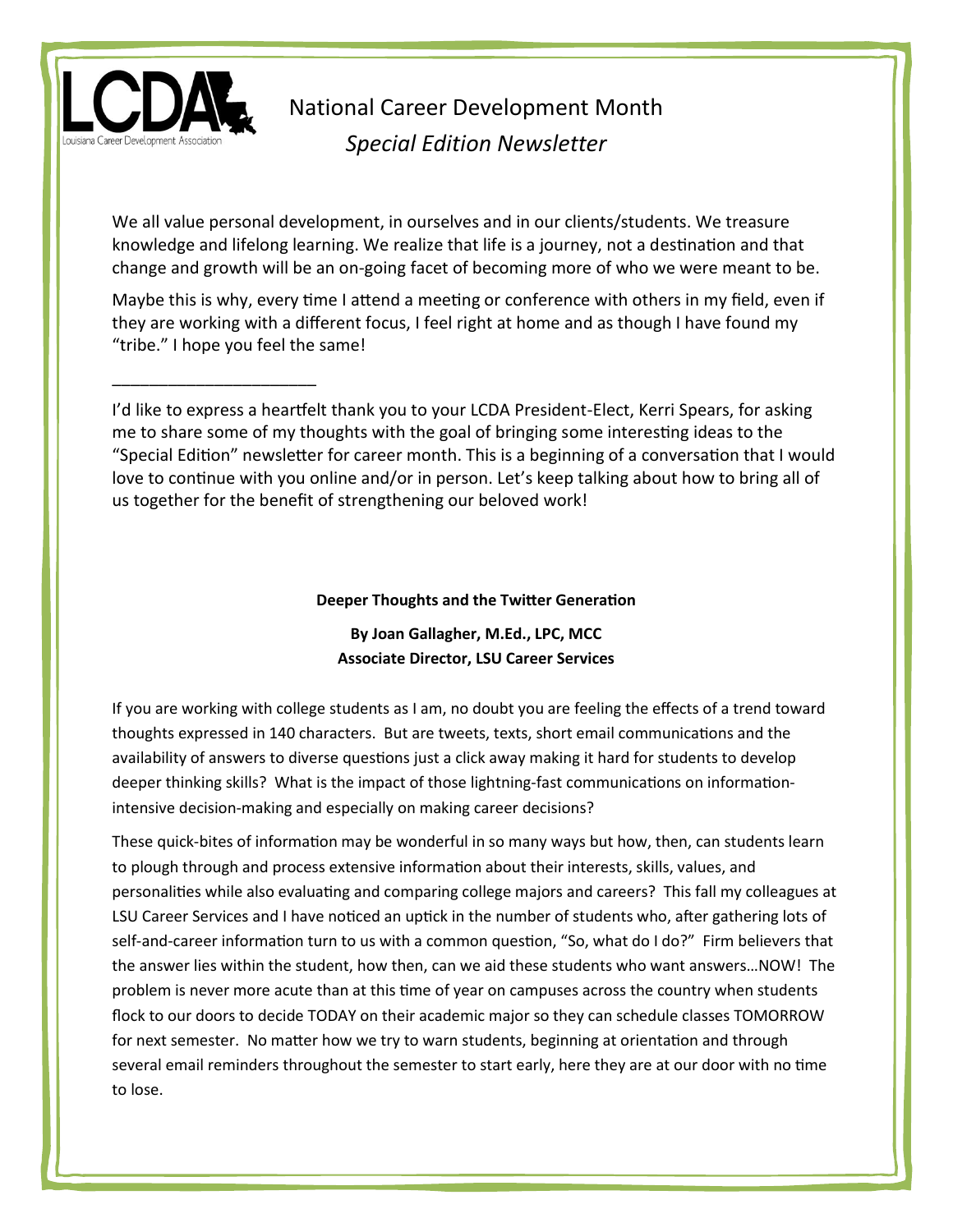

At LSU Career Services our solution is in managing expectations and encouraging students to take a "now and later" approach. With a little guidance, students can make the best use of the short time available to make course selections for now, understand and take ownership of the process and develop a timeline of next steps to success. We have discovered three significant ways in which we can help.

First, in our appointments with students, we point out excellent resources to make a quick decision to prepare for course selection. "Just in Time… for Scheduling" is a handout we developed that provides a five step process to assess interests, review potential majors and the coursework needed to complete each, check out "What Can I Do with This Major" and then choose appropriate courses. But the handout does not stop there.

Second, the resource displays a simple graphic that explains the career decision making process. Students then have a visual representation that helps them understand the steps to finding a career that fits. Many students tell us that it is helpful to see a simple structure to a seemingly overwhelming process.

Third, students are introduced to the Four-Year Career Plan and discover the steps they can take each year to be sure they are on the right track, gaining career-related skills and experience, networking in their field of interest and polishing their job search skills. At the end of each appointment, students are asked which 3-5 steps they will take next and they develop a timeline in which they will complete those steps.

As students leave our office, we ask them to rate their level of confusion they felt at the beginning of the session on a scale from 1 to 10 and to rate it again at the conclusion. The results are usually quite amazing… mostly to them! And I secretly know they have stretched their capacity to think deeper thoughts… a skill for life beyond Twitter!

If you are interested in obtaining a copy of any of the resources discussed in this article, please contact Joan Gallagher a[t jgallag@lsu.edu.](mailto:jgallag@lsu.edu) I welcome your questions, suggestions and ideas. It's all about student success!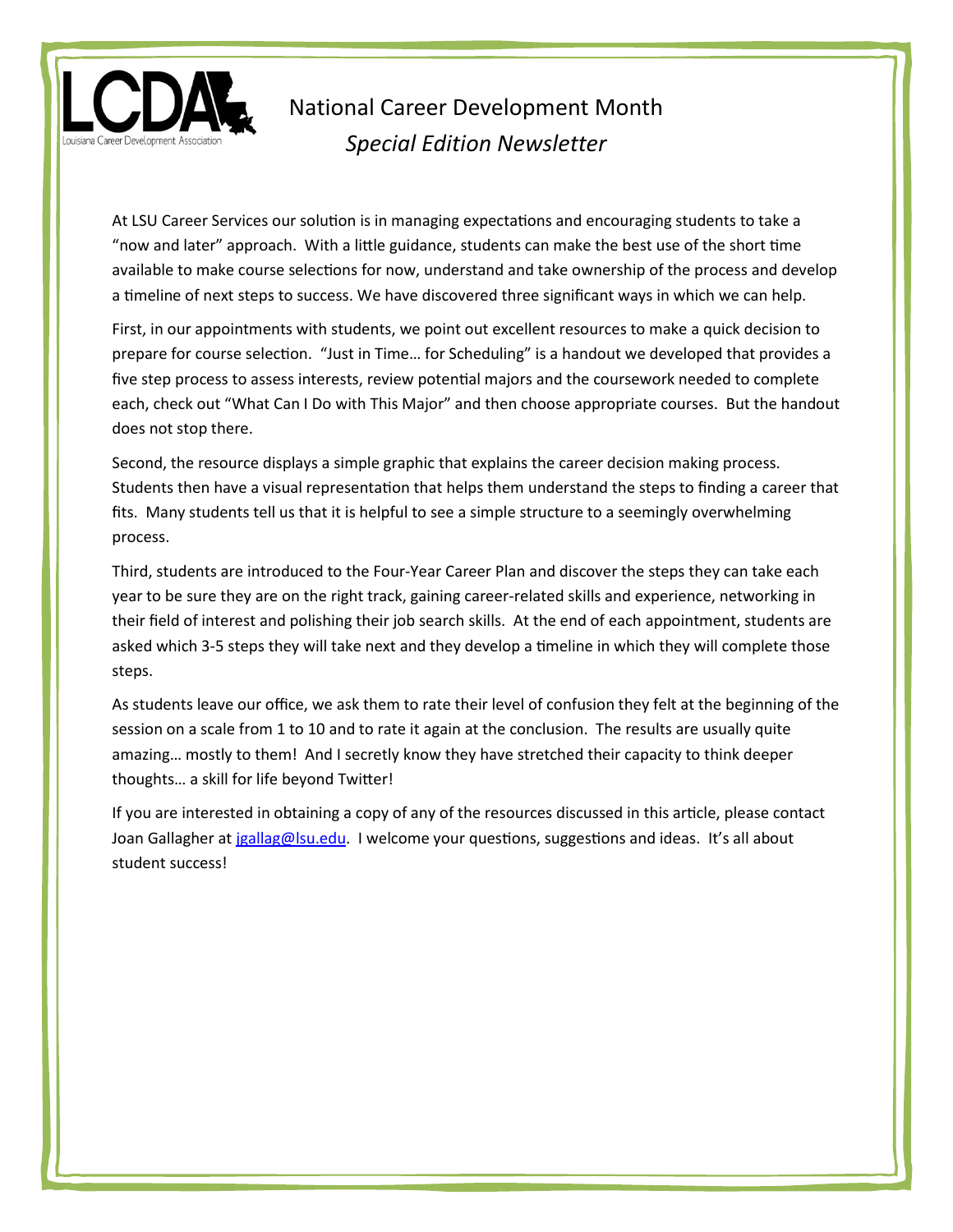

#### **Discover Who You Are: My Personal Career Development Experience**

## **Amie Jackson Southern University A& M College Graduate Student**

As a graduate student, career development means exploring different careers of interest, preparing for career exploration, and exposing yourself to the career (volunteering or job shadowing), and staying abreast on the current trends within the job market. My overall goal is to eventually master the job skills related to the counseling profession. I am currently enrolled in Theories of Vocational Development. This advance graduate course places emphasis on work value, the overall labor trends, and career decision making skills. We are currently working on our final project which is creating our own Career Counseling center. My center focus is to provide high school students with career counseling, job readiness skills, and resources for college preparation. In today's society, students are unaware of the skills needed and how to prepare for their chosen career. Parents and students are not aware of the many resources that are available to assist them. There are financial resources available that will pay for the American College Testing (ACT) and scholarships are available to those who qualify. The theoretical framework incorporated for my project will consist of John Holland's Theory of Vocational Types. John Holland believed individuals found success and satisfaction based on their personality and interests. Our students would be exposed to self explorative activities such as visiting community colleges and universities, learning styles, and career decision making just to name a few. It is important for students to visit community colleges and universities, because many students are not aware what the community college has to offer rather than a four year university. At my facility we will conduct assessments targeted to our population and stay within the guidelines of the National Career Development Association.

As an educator, I am constantly searching for ways to advance in my career by looking at different careers in the school system. I am currently employed as an Instructional Paraprofessional with the East Baton Rouge Parish School System. My job involves servicing students who struggle in the two major core subjects' Math and Reading. I enjoy helping students academically and with any problems they may have. Many times they confide in me about situations in their lives and about school issues. I often find myself counseling those issues that affect them in school and providing coping mechanisms so their issues will not affect them academically. During my second year as an Instructional Paraprofessional, I realized that I